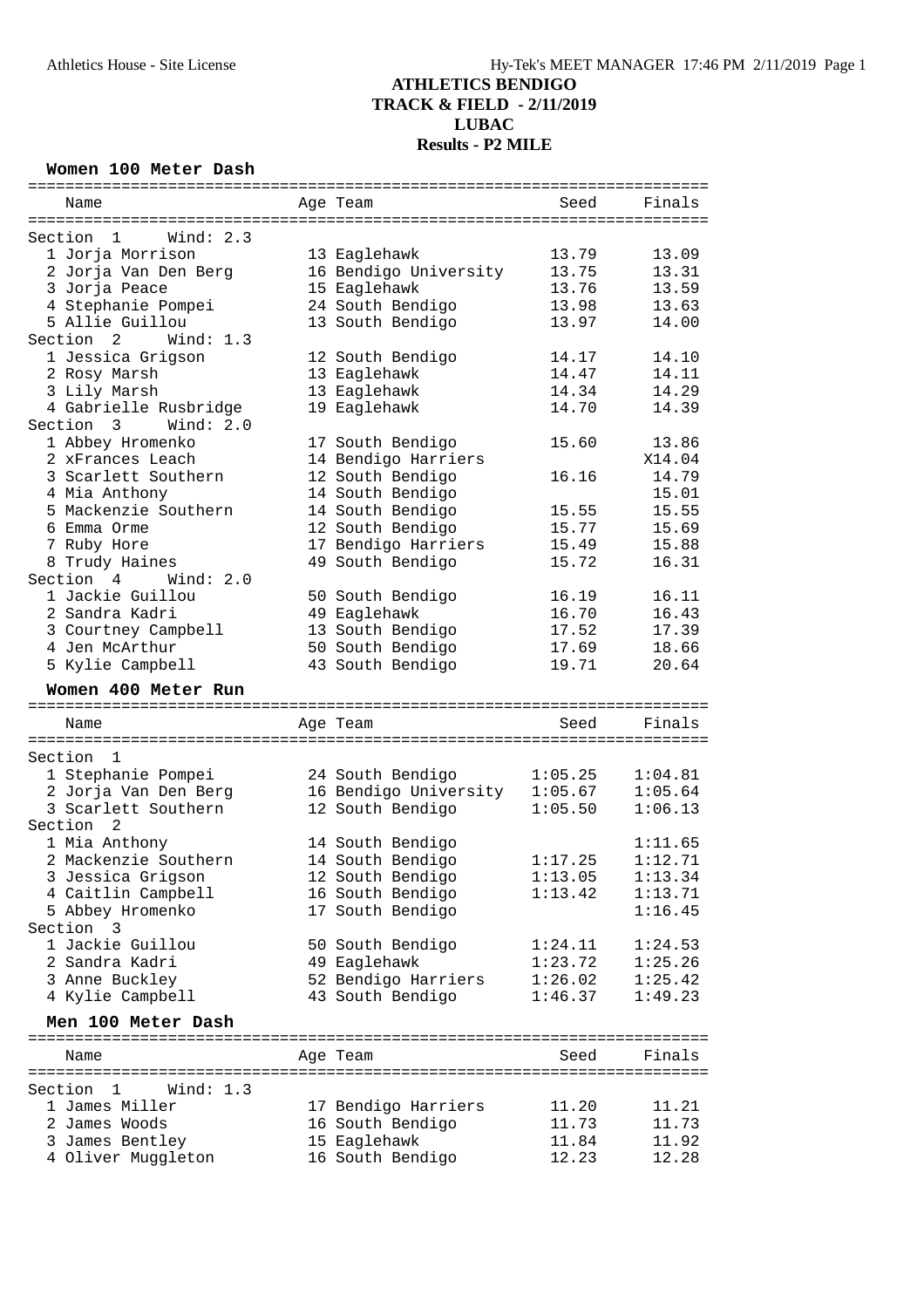#### **....Men 100 Meter Dash**

| Section<br>Wind: $1.5$<br>2    |                                              |                 |          |
|--------------------------------|----------------------------------------------|-----------------|----------|
| 1 Luke Matthews                | 38 Bendigo Harriers                          | 12.51           | 12.25    |
| 2 xJackson Dargaville          | 26 Unattached                                |                 | X12.46   |
| 3 Lachlan Start                | 19 Eaglehawk                                 | 12.62           | 12.63    |
| 4 Zackery Tickell              | 14 South Bendigo                             | 13.36           | 12.92    |
| 5 Sam Storer                   | 26 Eaglehawk                                 | 13.20           | 13.06    |
| 6 %Timothy Sullivan T38        | 44 Eaglehawk                                 | 13.27           | 13.25    |
| 7 Antony Langdon               | 51 Eaglehawk                                 | 13.39           | 13.28    |
| 8 Peter Clarke                 | 48 Bendigo Harriers                          | 13.96           | 13.61    |
| Section 3<br>Wind: $1.3$       |                                              |                 |          |
| 1 xQuinn Grey                  | 15 Unattached                                |                 | X13.95   |
| 2 Logan Hromenko               | 14 South Bendigo                             | 15.42           | 14.30    |
| 3 Leigh Browell                | 45 South Bendigo                             | 15.40           | 14.33    |
| 4 Kyle Hilson                  | 22 South Bendigo                             | 15.10           | 14.52    |
| 5 Connor Clarke                | 14 Bendigo Harriers                          | 16.29           | 15.63    |
| 6 Peter Savage                 | 65 Eaglehawk                                 | 17.33           | 18.48    |
|                                |                                              |                 |          |
| Men 400 Meter Run              |                                              |                 |          |
|                                |                                              |                 |          |
| Name                           | Age Team                                     | Seed            | Finals   |
| Section<br>1                   |                                              |                 |          |
| 1 James Bentley                | 15 Eaglehawk                                 | 51.29           | 52.03    |
| 2 Kye Mason                    | 17 Eaglehawk                                 | 51.22           | 53.83    |
| 3 Oliver Muggleton             | 16 South Bendigo                             | 55.01           | 55.64    |
| 4 Zackery Tickell              | 14 South Bendigo                             | 58.29           | 57.36    |
| 5 Luke Matthews                | 38 Bendigo Harriers                          | 57.50           | 57.79    |
| 6 James Woods                  | 16 South Bendigo                             | 1:01.29         | 58.39    |
| Section<br>$\mathfrak{D}$      |                                              |                 |          |
| 1 Sam Storer                   | 26 Eaglehawk                                 |                 | 1:01.93  |
| 2 Taine Lang                   | 16 Bendigo Harriers                          |                 |          |
|                                |                                              | 1:03.62         | 1:02.00  |
| 3 Antony Langdon               | 51 Eaglehawk                                 |                 | 1:03.26  |
| 4 Terry Hicks                  | 65 Eaglehawk                                 | 1:06.15         | 1:04.57  |
| 5 Peter Clarke                 | 48 Bendigo Harriers                          | 1:06.81         | 1:05.26  |
| 6 Geoff Jordan<br>Section<br>3 | 50 Bendigo Harriers                          | 1:07.15         | 1:10.65  |
|                                |                                              |                 |          |
| 1 Leigh Browell                | 45 South Bendigo                             | 1:11.08         | 1:08.41  |
| 2 Geoff Shaw                   | 71 Bendigo Harriers                          | 1:15.02         | 1:15.39  |
| 3 Connor Clarke                | 14 Bendigo Harriers                          | 1:25.60         | 1:19.25  |
| 4 Thomas McArthur              | 12 South Bendigo                             |                 | 1:19.65  |
| 5 Kevin Shanahan               | 63 Eaglehawk                                 | 1:26.88         | 1:26.32  |
| Mixed 1 Mile Run               |                                              |                 |          |
|                                |                                              | =============== |          |
| Name                           | Age Team                                     | Seed            | Finals   |
| Section<br>1                   |                                              |                 |          |
| 1 Anthony Dempster             |                                              | 4:30.80         | 4:53.57  |
| 2 xLonain Burnett              | M19 Bendigo Harriers<br>M25 Bendigo Harriers |                 |          |
|                                |                                              |                 | X4:57.87 |
| 3 Logan Tickell                | M12 South Bendigo                            | 4:39.16         | 5:01.93  |
| 4 Taine Lang                   | M16 Bendigo Harriers                         | 4:50.23         | 5:03.54  |
| 5 xJackson Dargaville          | M26 Unattached                               |                 | X5:32.12 |
| 6 Tullie Rowe                  | W15 Bendigo University                       | 5:09.00         | 5:48.95  |
| 7 Phoebe Lonsdale              | W14 Bendigo University                       | 5:30.93         | 5:51.15  |
| 8 David Lonsdale               | M51 Bendigo University                       | 5:25.63         | 5:56.18  |
| 9 Caitlin Campbell             | W16 South Bendigo                            | 5:34.35         | 5:59.09  |
| 10 Gabrielle Rusbridge         | W19 Eaglehawk                                | 5:34.90         | 6:17.79  |
| Section<br>2                   |                                              |                 |          |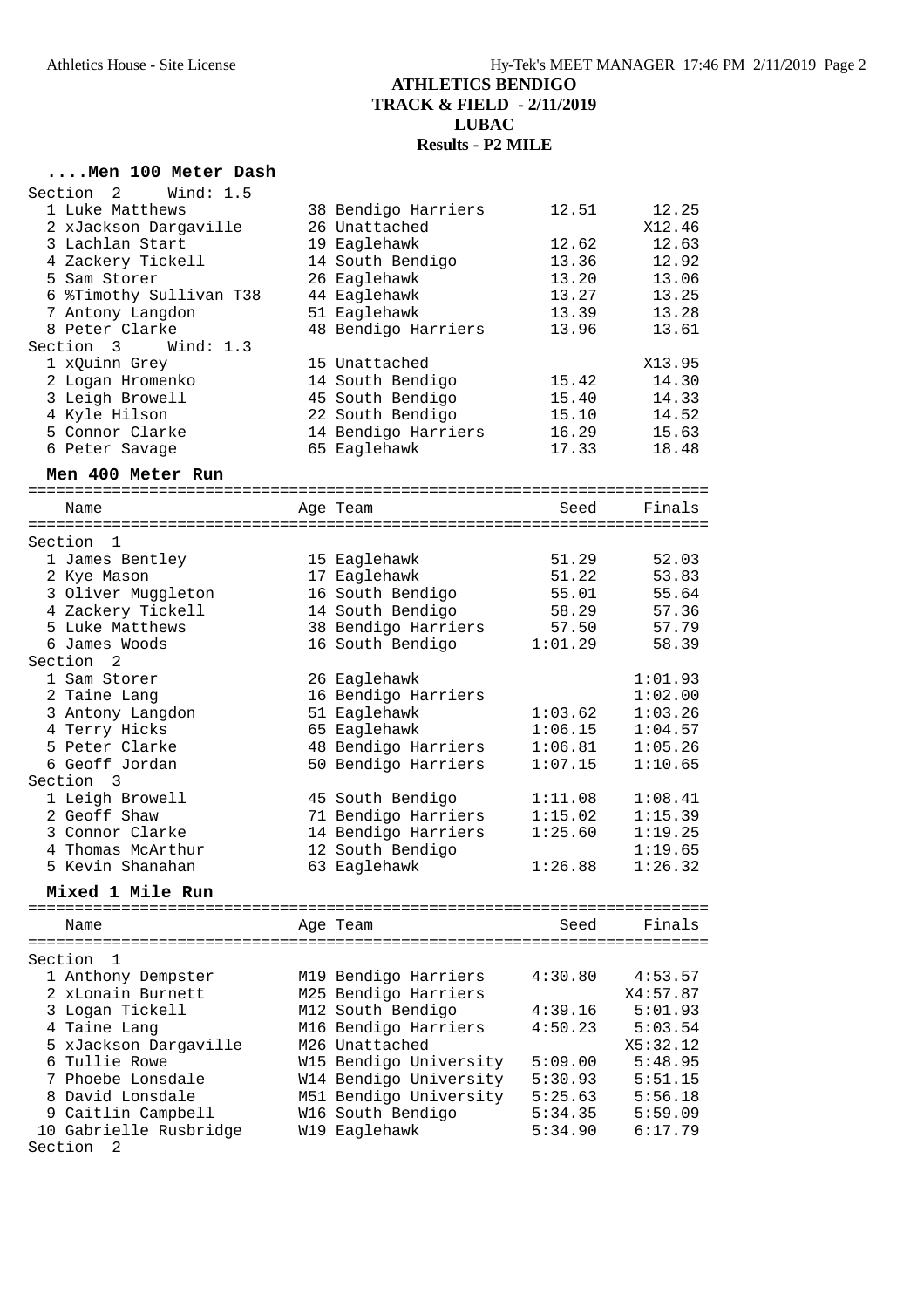#### **....Mixed 1 Mile Run**

| 1 Isobel James-McCloy             | W14 Bendigo University          |                   | 6:20.98                                     |        |
|-----------------------------------|---------------------------------|-------------------|---------------------------------------------|--------|
| 2 Anne Buckley                    | W52 Bendigo Harriers            | 6:03.37           | 6:30.68                                     |        |
| 3 Ross Douglas                    | M53 Bendigo University          | 6:37.56           | 6:53.49                                     |        |
| 4 Kevin Shanahan                  | M63 Eaglehawk                   | 6:35.25           | 7:01.81                                     |        |
| 5 Geoff Shaw                      | M71 Bendigo Harriers            | 7:00.73           | 7:05.94                                     |        |
| 6 Hunter Gill                     | M71 Bendigo Harriers            | 6:31.43           | 7:23.98                                     |        |
| 7 Ruby Hore                       | W17 Bendigo Harriers            | 6:52.59           | 7:30.26                                     |        |
| 8 Melissa Douglas                 | W44 Bendigo University          | 5:54.05           | 8:10.97                                     |        |
| 9 Kathryn Heagney                 | W69 Eaglehawk                   |                   | 8:18.93                                     |        |
| 10 Leah Langtree                  | W43 Eaglehawk                   | 7:43.30           | 8:24.31                                     |        |
| Mixed 3000 Meter Run              |                                 |                   |                                             |        |
| Name                              | Age Team                        | Seed              | Finals                                      |        |
| Section<br>1                      |                                 |                   |                                             |        |
| 1 Taine Lang                      | M16 Bendigo Harriers            | 10:20.01          | 10:32.28                                    |        |
| 2 Thomas McArthur                 | M12 South Bendigo               | 11:15.09          | 11:14.92                                    |        |
| 3 xMason Woodward                 | M12 Bendigo University          | 11:28.33          | X11:33.11                                   |        |
| 4 Isobel James-McCloy             | W14 Bendigo University          |                   | 12:38.50                                    |        |
| 5 xEbony Woodward                 | W11 Bendigo University          | 13:32.63          | X13:14.02                                   |        |
| 6 Ross Douglas                    | M53 Bendigo University 14:10.54 |                   | 15:25.10                                    |        |
| 7 Melissa Douglas                 | W44 Bendigo University          | 14:23.99          | 16:11.37                                    |        |
| Mixed 4x100 Meter Relay           |                                 |                   |                                             |        |
| Team                              |                                 | Seed              | Finals                                      |        |
| 1 Eaglehawk 'A'                   |                                 |                   | ========================<br>55.11           |        |
| 1) Jorja Morrison 13              | 2) Jorja Peace 15               |                   |                                             |        |
| 3) Rosy Marsh 13                  | 4) Lily Marsh 13                |                   |                                             |        |
| Mixed Long Jump                   |                                 |                   |                                             |        |
| Name                              | Age Team                        | Seed              | =================================<br>Finals | Wind   |
|                                   |                                 |                   |                                             |        |
| Flight<br>1                       |                                 |                   |                                             |        |
| 1 xQuinn Grey                     | M15 Unattached                  |                   | X4.54m                                      | 1.6    |
| 2 xFrances Leach                  | W14 Bendigo Harriers            |                   | X3.95m                                      | $+0.0$ |
| 3 Tiahna Robinson                 | W15 Bendigo Harriers            |                   | 3.84m                                       | $+0.0$ |
| 4 Courtney Campbell               | W13 South Bendigo               | 2.97 <sub>m</sub> | 3.22m                                       | 0.8    |
| 5 Jackie Guillou                  | W50 South Bendigo               | 2.73m             | 2.51m                                       | $+0.0$ |
| 6 Kylie Campbell<br>Flight<br>2   | W43 South Bendigo               | 1.85m             | 1.73m                                       | 0.5    |
| 1 Connor Clarke                   | M14 Bendigo Harriers            | 3.78m             | 3.83m                                       | $+0.0$ |
| 2 Allie Guillou                   | W13 South Bendigo               | 3.66m             | 3.49m                                       | $+0.0$ |
| 3 Caitlin Campbell                | W16 South Bendigo               | 3.74m             | 3.35m                                       | $+0.0$ |
| 4 Phoebe Lonsdale                 | W14 Bendigo University          | 3.71m             | 3.31m                                       | $+0.0$ |
| 5 Joan Self                       | W62 South Bendigo               | 3.40m             | 3.13m                                       | $+0.0$ |
| Flight<br>$\overline{\mathbf{3}}$ |                                 |                   |                                             |        |
| 1 Lachlan Start                   | M19 Eaglehawk                   | 6.02m             | 5.95m                                       | $+0.0$ |
| 2 Jorja Morrison                  | W13 Eaglehawk                   | 4.45m             | 4.50m                                       | 0.9    |
| 3 Sam Storer                      | M26 Eaglehawk                   | 4.84m             | 4.49m                                       | $+0.0$ |
| 4 Lily Marsh                      | W13 Eaglehawk                   | 4.14m             | 4.39m                                       | $+0.0$ |
| 5 Peter Clarke                    | M48 Bendigo Harriers            | 4.43m             | 4.32m                                       | 0.9    |
| 6 Rosy Marsh                      | W13 Eaglehawk                   | 4.67m             | 4.20m                                       | 1.1    |
| 7 Jessica Grigson                 | W12 South Bendigo               | 4.17m             | 4.11m                                       | $+0.0$ |
| 8 Ruby Hore                       | W17 Bendigo Harriers            | 3.04m             | 2.77m                                       | 0.3    |
|                                   |                                 |                   |                                             |        |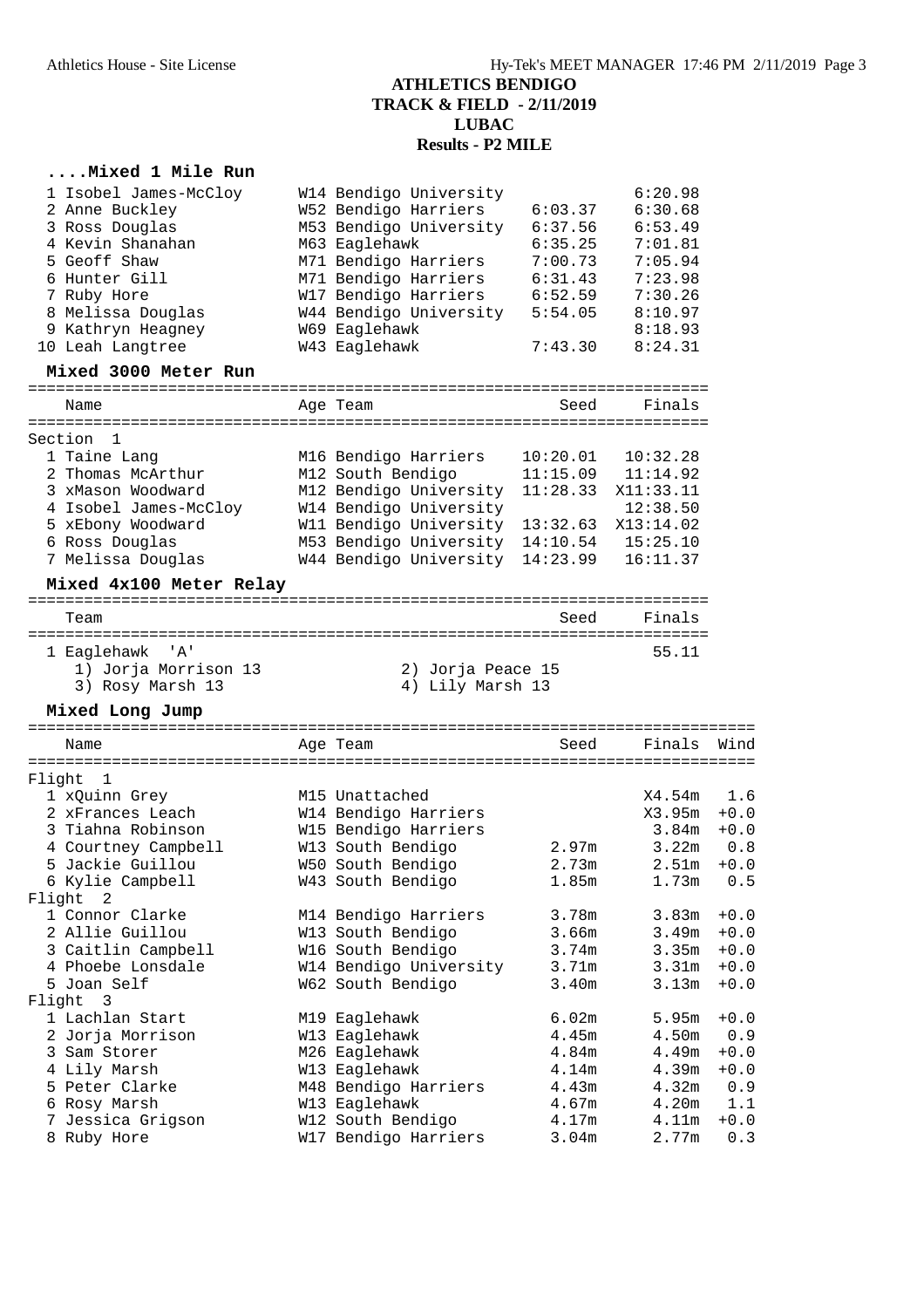#### **Mixed Shot Put**

|        | Name                    |  | Age Team               | Seed              | Finals            |  |  |
|--------|-------------------------|--|------------------------|-------------------|-------------------|--|--|
|        |                         |  |                        |                   |                   |  |  |
|        | Flight 1                |  |                        |                   |                   |  |  |
|        | 1 Ruby Hore             |  | W17 Bendigo Harriers   | 9.01m             | 8.29m             |  |  |
|        | 2 Narelle Messerle      |  | W61 Ringwood           | 8.51m             | 8.02m             |  |  |
|        | 3 Craig Graham          |  | M54 Eaglehawk          | 8.04 <sub>m</sub> | 7.97m             |  |  |
|        | 4 Peter Curtis          |  | M25 South Bendigo      | 8.30m             | 7.88m             |  |  |
| Flight | 2                       |  |                        |                   |                   |  |  |
|        | 1 Sam Storer            |  | M26 Eaglehawk          |                   | 7.27m             |  |  |
|        | 2 Amanda Robinson       |  | W39 Bendigo Harriers   | 6.52m             | 6.92m             |  |  |
|        | 3 Peter Savage          |  | M65 Eaglehawk          | 6.34m             | 6.76m             |  |  |
|        | 4 Trudy Haines          |  | W49 South Bendigo      | 7.10m             | $6.74m$           |  |  |
|        | 5 %Timothy Sullivan F00 |  | M44 Eaglehawk          | 5.46m             | 5.23m             |  |  |
|        | 6 Wendy Ennor           |  | W62 Eaglehawk          | 4.53m             | 4.21m             |  |  |
|        | 7 Jackie Guillou        |  | W50 South Bendigo      |                   | 3.31 <sub>m</sub> |  |  |
|        | Flight 3                |  |                        |                   |                   |  |  |
|        | 1 xQuinn Grey           |  | M15 Unattached         |                   | X9.37m            |  |  |
|        | 2 Emma Orme             |  | W12 South Bendigo      | 8.31m             | 8.28m             |  |  |
|        | 3 Geoff Jordan          |  | M50 Bendigo Harriers   | 7.68m             | 7.38m             |  |  |
|        | 4 Ross Douglas          |  | M53 Bendigo University | 7.63m             | 7.07m             |  |  |
|        | 5 Joan Self             |  | W62 South Bendigo      | 6.11m             | 6.35m             |  |  |
|        | 6 Antony Langdon        |  | M51 Eaglehawk          | 7.08m             | $6.12m$           |  |  |
|        | Mixed Javelin Throw     |  |                        |                   |                   |  |  |
|        |                         |  |                        |                   |                   |  |  |
|        | Name                    |  | Age Team               | Seed              | Finals            |  |  |
|        |                         |  |                        |                   |                   |  |  |
|        | Flight 1                |  |                        |                   |                   |  |  |
|        | 1 Abbey Hromenko        |  | W17 South Bendigo      | 21.39m            | 23.51m            |  |  |
|        | 2 Ross Douglas          |  | M53 Bendigo University | 21.17m            | 21.81m            |  |  |
|        | 3 Peter Savage          |  | M65 Eaglehawk          | 19.82m            | 19.00m            |  |  |
|        | 4 Emma Orme             |  | W12 South Bendigo      | 20.65m            | 18.95m            |  |  |
|        | 5 Sam Storer            |  | M26 Eaglehawk          |                   | 17.26m            |  |  |
|        | 6 Kevin Shanahan        |  | M63 Eaglehawk          | 17.67m            | 16.92m            |  |  |
|        | 7 Joan Self             |  | W62 South Bendigo      | 19.60m            | 14.00m            |  |  |
|        | 2<br>Flight             |  |                        |                   |                   |  |  |
|        | 1 Lachlan Start         |  | M19 Eaglehawk          | 46.12m            | 46.91m            |  |  |
|        | 2 James Miller          |  | M17 Bendigo Harriers   | 42.47m            | 45.59m            |  |  |
|        | 3 xQuinn Grey           |  | M15 Unattached         | 30.28m            | X33.76m           |  |  |
|        | 4 Terry Hicks           |  | M65 Eaglehawk          | 32.48m            | 25.69m            |  |  |
|        | 5 Peter Curtis          |  | M25 South Bendigo      | 27.86m            | 25.43m            |  |  |
|        | 6 Ruby Hore             |  | W17 Bendigo Harriers   | 23.61m            | 25.15m            |  |  |
|        | 7 Logan Hromenko        |  | M14 South Bendigo      | 22.89m            | 21.81m            |  |  |
|        | 8 Geoff Shaw            |  | M71 Bendigo Harriers   | 21.78m            | 20.86m            |  |  |
| Flight | 3                       |  |                        |                   |                   |  |  |
|        | 1 Trudy Haines          |  | W49 South Bendigo      | 17.45m            | 17.68m            |  |  |
|        | 2 Narelle Messerle      |  | W61 Ringwood           | 18.63m            | 16.87m            |  |  |
|        | 3 Craig Graham          |  | M54 Eaglehawk          | 15.12m            | 14.66m            |  |  |
|        | 4 Annette Curtis        |  | W63 South Bendigo      | 13.86m            | 13.21m            |  |  |
|        | 5 Courtney Campbell     |  | W13 South Bendigo      | 16.50m            | 12.86m            |  |  |
|        | 6 Sandra Kadri          |  | W49 Eaglehawk          | 12.71m            | 11.83m            |  |  |
|        | 7 Amanda Robinson       |  | W39 Bendigo Harriers   | 12.09m            | 11.42m            |  |  |
|        | 8 Kylie Campbell        |  | W43 South Bendigo      | 9.29m             | 9.45m             |  |  |
|        | 9 Wendy Ennor           |  | W62 Eaglehawk          | 10.79m            | 9.09m             |  |  |